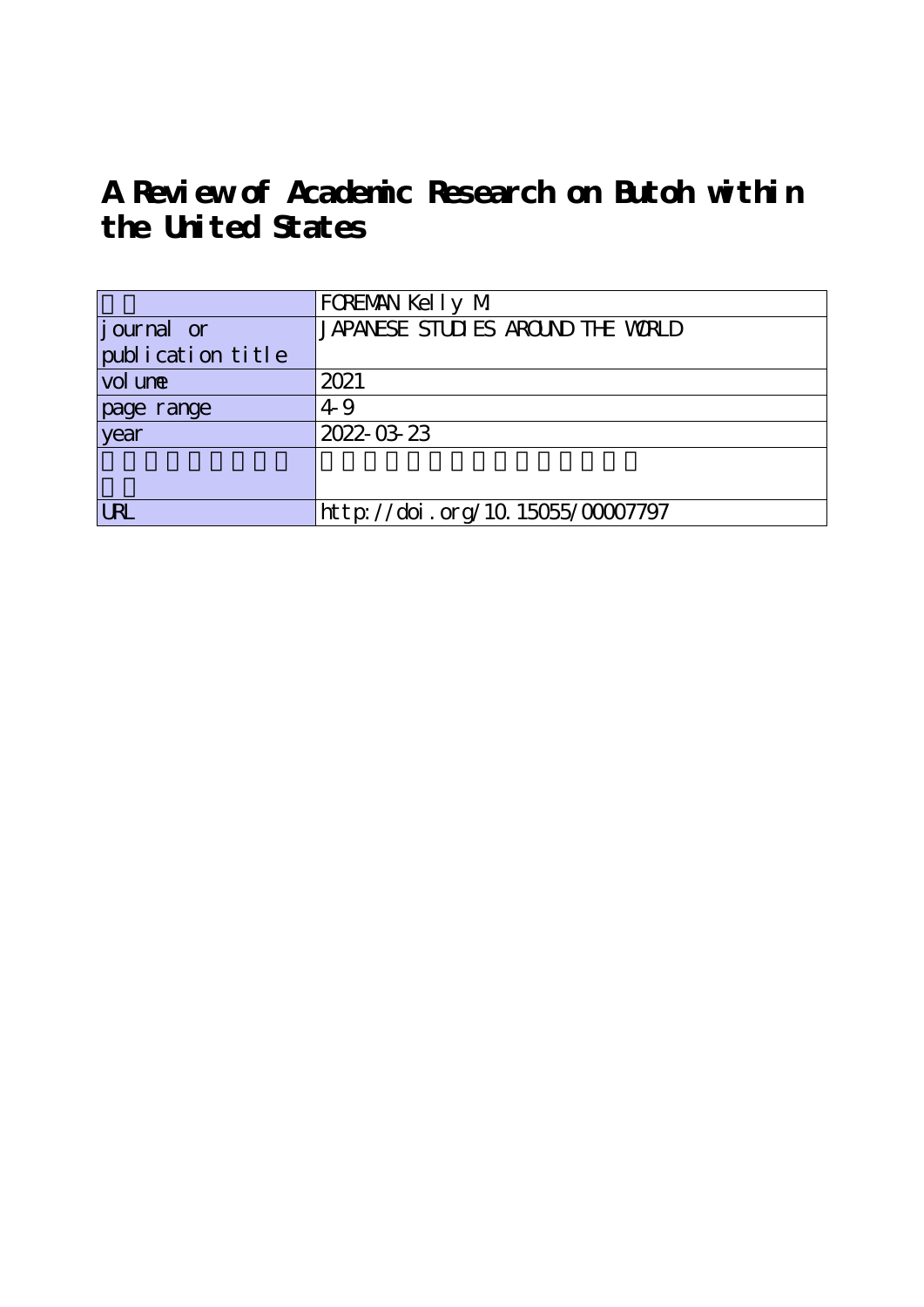## **A Review of Academic Research on** *Butoh* **within the United States**

## Kelly M. FOREMAN\*

This essay is an overview of the brief development of *butoh* scholarship in the United States. In the United States, academic research on *butoh* is relatively recent, spanning roughly thirty years, and both researchers and publications remain small in number. Beginning in the late 1980s, American scholars have slowly embraced *butoh* as a legitimate topic within dance studies (itself a small feld in the United States), theater history, art history, and Japanese studies. A growing body of work is developing, with better ties to Japanese primary sources.

**Keywords**: *butoh*, dance studies, United States, Hijikata Tatsumi, Ōno Kazuo

"What we now know as butoh looks nothing like Hijikata's frst dances. In the early works there was no characteristic white body paint, nor achingly intense and precise choreography.<sup>"1</sup>

In 1959, in a small Tokyo performance space, Hijikata Tatsumi and Ōno Yoshito staged *Forbidden Colors*, now described as the frst performance of *butoh*. Hijikata, joined by Ōno Kazuo (father of Yoshito), formed a troupe of dancers and created a series of performances between the 1960s and the 1980s. Several of these dancers branched of to create their own expressive versions of this new dance, and some founded companies. Two *butoh* companies, embracing very diferent interpretations of *butoh*, formed in the 1970s and toured the United States not long afterwards. Maro Akaji who danced with Hijikata's group formed the company Dairakudakan in 1972, and Amagatsu Ushio, a member of Dairakudakan, created the company Sankai Juku in 1975. In 1984, Sankai Juku was invited by the Olympic Arts Festival to perform in Los Angeles, afterwards staging performances in cities across the United States (including New York City, Boston, and Seattle). Although Ōno Kazuo performed at the MaMa Experimental Theater in New York City in 1981 and the Dairakudakan company at the American Dance Festival in 1982, the Sankai Juku tour served as the first real American exposure to *butoh*. Those interested but unable to attend these performances learned about *butoh* through the pens of newspaper critics, who, lacking the cultural background needed to comprehend it, infuenced the American understanding of *butoh*. In July of 1984, the *New York Times* published an article on *butoh* and Sankai Juku in connection with the

Wayne State University, Lecturer

<sup>1</sup> Bruce Baird, *Hijikata Tatsumi and Butoh: Dancing in a Pool of Gray Grits*, New York, NY: Palgrave Macmillan, 2012, p. 15.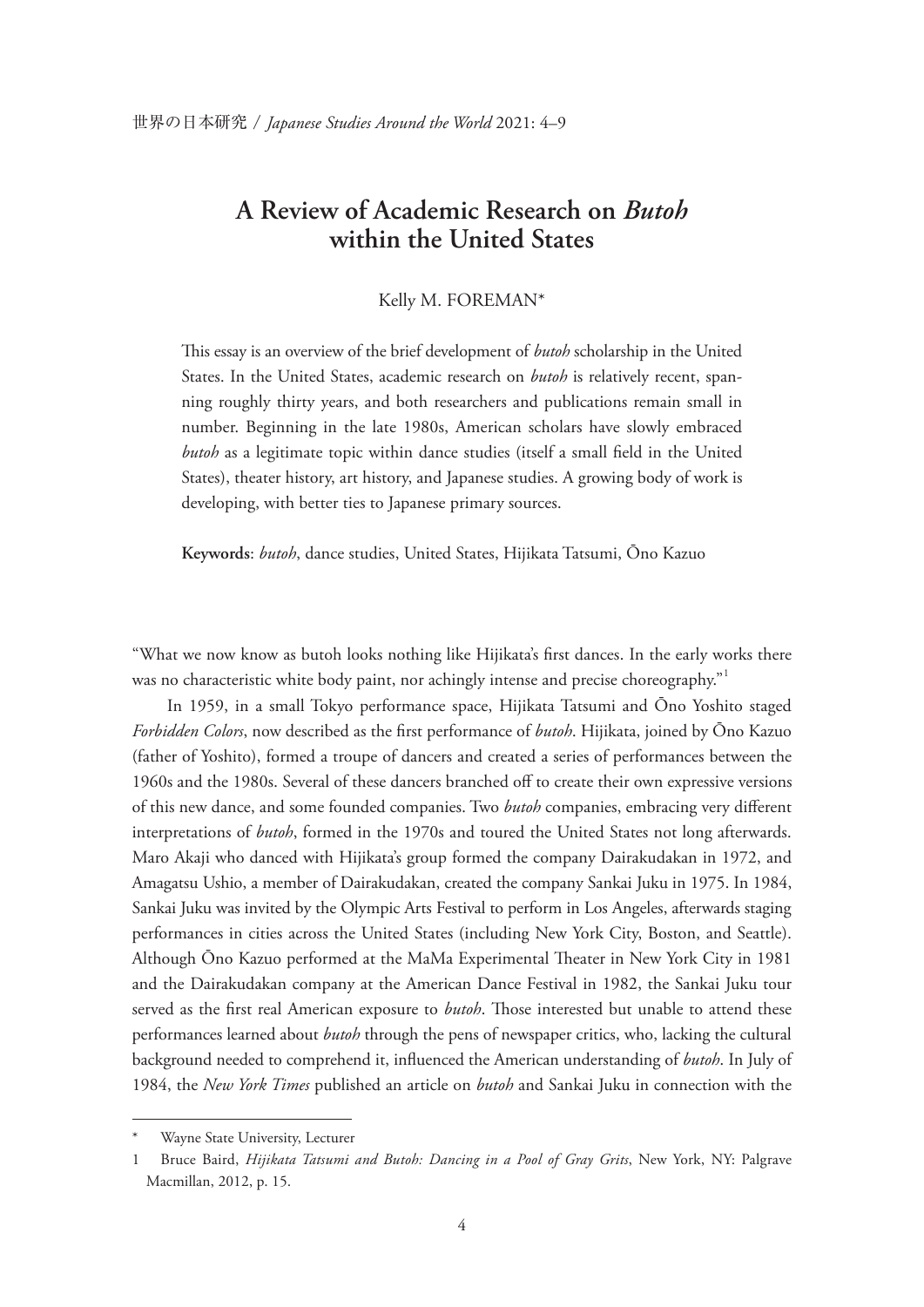company's frst American performance tour. It opened provocatively:

Something dark and defnite has stirred in the Japanese dance world and we are just beginning to feel the efect. ... A compound of the grotesque and the beautiful, the nightmarish and the poetic, the erotic and the austere, the streetwise and the spiritual ... What is Butoh? ... Certainly it means dance but it is used in opposition to another Japanese word for dance, Buyo. Butoh, signifcantly, derives from a word having to do with ancient ritualistic dance. And certainly the prehistoric and the ritualistic are among the prime concerns of Butoh's choreographers.<sup>2</sup>

Kisselgoff named Hijikata and Ōno as founders but then framed *butoh* (inferring *butoh* companies) and Pina Bausch Theater as the "new and current Expressionism in dance." A week later, dance critic Julie Dunning reviewed Sankai Juku's performance, reinforcing *butoh* to readers as both largely defined by the Sankai Juku company and tied to German Expressionist dance.<sup>3</sup> Sankai Juku performed to enthusiastic full audiences, but the American tour was abruptly halted in 1985 after the Seattle performance resulted in the ropes of dangling performer Takada Yoshiyuku breaking, plunging him six stories to his death. The horror of this performance witnessed by the audience was widely reported by the press and contributed to sensationalizing *butoh* to those largely lacking experiential reference to the art form or historical context. In fact, this was how I learned about *butoh*; I was in high school at the time, and my history teacher paused the usual schedule of lecture content to educate us about the "*butoh* tragedy."

American scholarship on *butoh* was non-existent until the late 1980s, and thus the American media infuenced the perception of *butoh* as largely synonymous with Sankai Juku, characterized by austere, synchronized choreography, and Ōno Kazuo. However, in 1986, editors of the journal *TDR: The Drama Review* devoted half of volume 30 (2) to *butoh*, supplying some of the earliest American scholarship on the subject. Japanese dance scholar Kuniyoshi Kazuko contributed a valuable historical chronology that lists *butoh* performances as well as other important Japanese artistic events, the first of its kind in English. $^4$  Bonnie Sue Stein's chapter presented a history of *butoh*, attempting to contextualize it against the broader view of the postwar Japanese avant-garde.<sup>5</sup> Stein also contributed a transcription of an interview with Tanaka Min in which he describes his personal history with *butoh*, and Tanaka includes his own entry, a dedication to Hijikata.<sup>6</sup> The other three chapters are devoted to Ōno Kazuo, including an interview with performance studies

<sup>2</sup> Anna Kisselgof, "Japan's New Dance is Darkly Erotic," *New York Times*, July 15, 1984, sec. 2.

<sup>3</sup> Jennifer Dunning, "Japan's Avant-Garde Sankai Juku Arrives," *New York Times*, July 23, 1984, sec. C.

<sup>4</sup> Kuniyoshi Kazuko, "Butoh Chronology: 1959–1984," *TDR: Te Drama Review* vol. 30 (2), 1986, pp. 127–141.

<sup>5</sup> Bonnie Sue Stein, "Twenty Years Ago We Were Crazy, Dirty, and Mad," TDR: The Drama Review vol. 30 (2), 1986, pp. 107–126. Stein served as Program Associate of Performing Arts at The Asia Society until 1988.

<sup>6</sup> Bonnie Sue Stein and Tanaka Min, "Min Tanaka: Farmer/Dancer or Dancer/Farmer," *TDR: Te Drama Review* vol. 30 (2), 1986, pp. 142–151; Tanaka Min, "'From' I Am an Avant-Garde Who Crawls the Earth: Homage to Hijikata Tatsumi," pp. 153–155.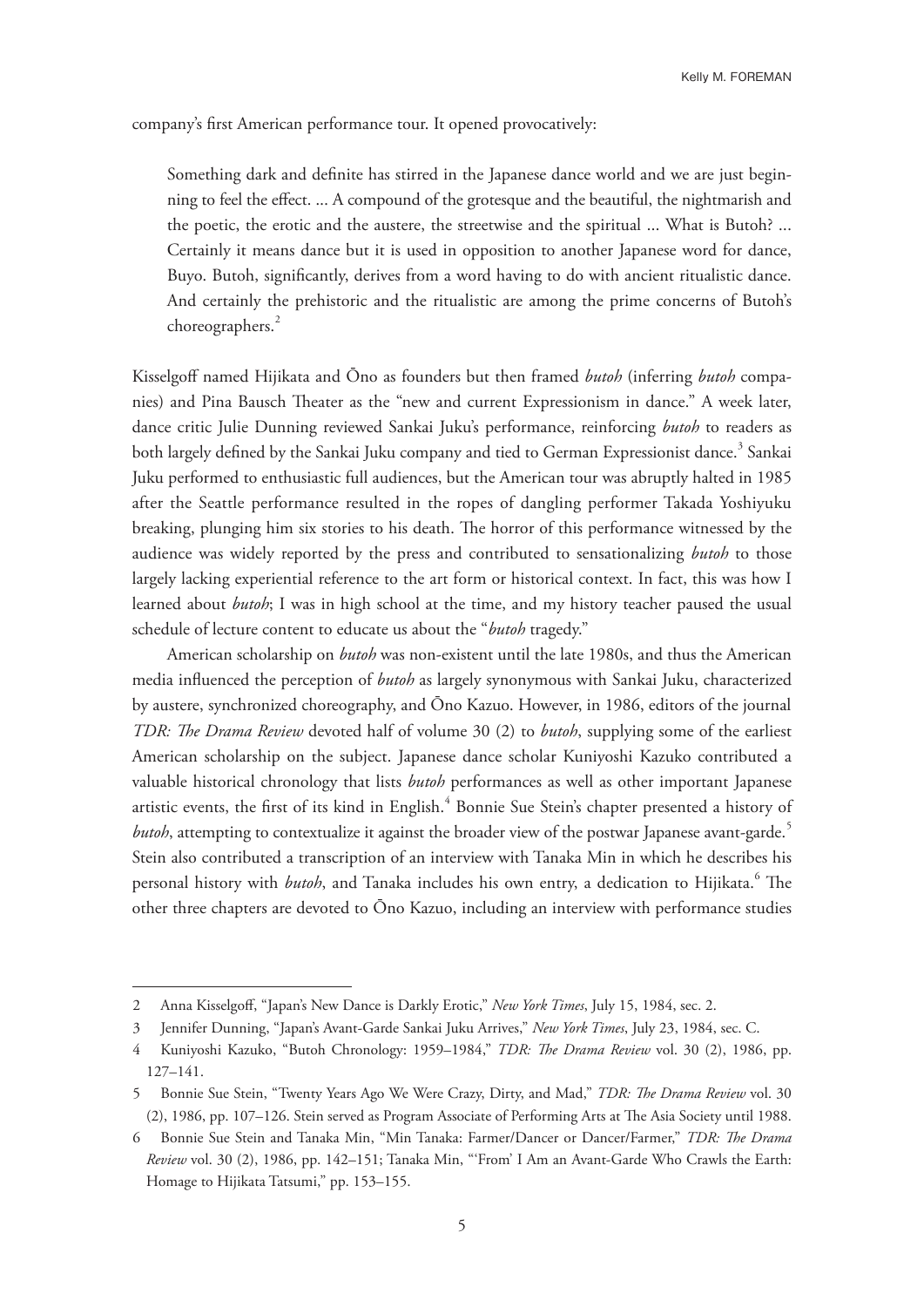Kelly M. FOREMAN

founder Richard Schechner.<sup>7</sup>

American interest in *butoh* grew throughout the 1980s following the Sankai Juku tour, and in 1987, photographers Mark Holborn and Ethan Hofman traveled to Japan in order to interview and photograph *butoh* artists. Their collaboration resulted in the first American book on *butoh*. *Butoh: Dance of the Dark Soul* presented stunning, oversized art photographs of *butoh* artists and performances, and included short essays by dancers Ashikawa Yōko, Ōno Kazuo, Tanaka Min, and Maro Akaji. Holborn also contributed an introductory chapter on the history of *butoh*, which included details about Hijikata's *Forbidden Colors*. 8 While not a scholarly work, the jarringly beautiful photographs and short essays resulted in this book being easily accessed and embraced by non-academics, and it fortifed the American fascination with *butoh* and, to some extent, widened the understanding of *butoh* in the United States beyond Sankai Juku and Ōno Kazuo.

The following year, Susan Blakeley Klein published the first American academic work on *butoh*: *Ankoku Butō: Te Premodern and Postmodern Infuences of the Dance of Utter Darkness,* a revision of her master's thesis.<sup>9</sup> This still respected small book drew from archival Japanese sources and supplied an intellectually rigorous historical context for *butoh* and of Hijikata's works, detailed biographies of Hijikata Tatsumi and Ōno Kazuo, and proposed more nuanced postmodern frames for understanding Hijikata's *butoh*. She challenged the tendency of American journalists to frame *butoh* as "post-atomic," contextualizing *butoh* more within the broader postwar avant-garde.

Following Klein, dance professor Sondra Fraleigh embraced *butoh* both as dancer and analyst, and in the late 1990s established herself as an academic *butoh* specialist. She published three *butoh* books and several academic articles on *butoh* that infuenced many dancers, university students, and what came to be an increasingly growing group of American *butoh* enthusiasts.<sup>10</sup> A student of both Ōno Kazuo and the German expressionist dancer Mary Wigman (an infuence for *butoh*), her frst work *Dancing into Darkness: Butoh, Zen, and Japan* (1999) is a personal journal, chronicling her approximately twelve-year study of *butoh* and Zen (much of it in Japan).<sup>11</sup> In 2006 she collaborated with Tamah Nakamura and published *Hijikata Tatsumi and Ōno Kazuo*, a historical overview of Hijikata and Ōno. The authors provide biographical details about Hijikata and Ōno, discuss the nature of their working relationship, and analyze key works like *Forbidden Colors*, *La Argentina*, *Rose Colored Glasses*, and *Summer Storm*. 12 Her third book, *Butoh: Metamorphic Dance and Global Alchemy* (2010), expands discussion of *butoh* to include non-Japanese performers, and

<sup>7</sup> Maehata Noriko, "Selections from the Prose of Kazuo Ōno," *TDR: Te Drama Review* vol. 30 (2), 1986, pp. 156–162; Richard Schechner and Ōno Kazuo, "Kazuo Ōno Doesn't Commute: An Interview," pp. 163–169; Ōno Yoshito and Ōno Kazuo, "The Dead Sea Vienna Waltz and Ghost," p. 170.

<sup>8</sup> Mark Holborn, "Tatsumi Hijikata and the Origins of Butoh," in Ethan Hofman et al., *Butoh: Dance of the Dark Soul*, New York, NY: Aperture Foundation, 1987, pp. 8–15.

<sup>9</sup> Susan Blakeley Klein, *Ankoku Butō: Te Premodern and Postmodern Infuences of the Dance of Utter Darkness*, Ithaca, NY: East Asia Program, Cornell University, 1988 (Cornell University East Asian Papers no. 49).

<sup>10</sup> Fraleigh is professor emeritus and former head of graduate dance studies at the State University of New York at Brockport.

<sup>11</sup> Sondra Horton Fraleigh, *Dancing into Darkness: Butoh, Zen, and Japan*, Pittsburg, PA: University of Pittsburg Press, 1999.

<sup>12</sup> Sondra Horton Fraleigh and Tamah Nakamura, *Hijikata Tatsumi and Ōno Kazuo*, New York, NY: Routledge, 2006.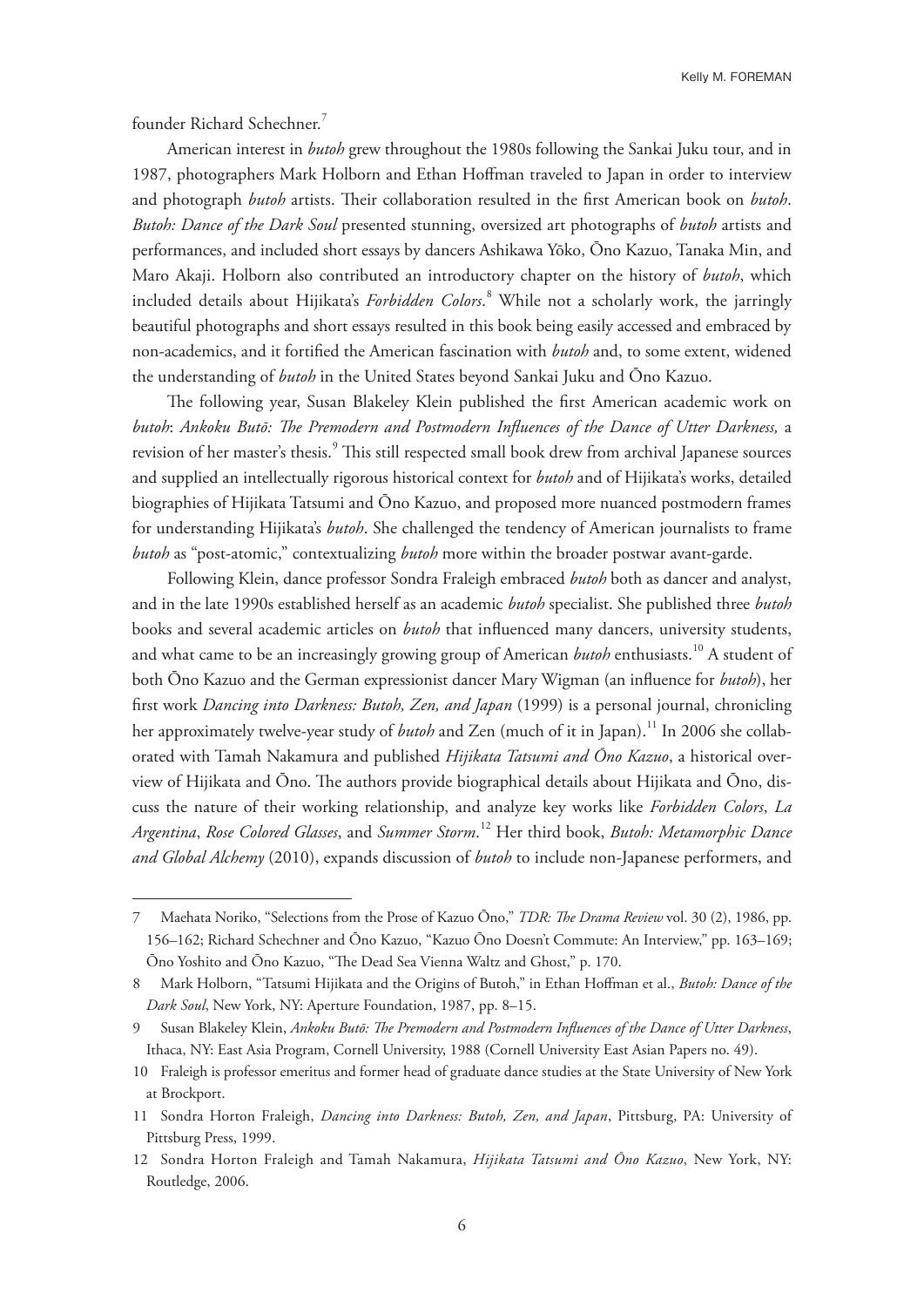analyzes *butoh* as a universal global dance form, framing it as shamanic, ritual "alchemy."13 All three of Fraleigh's books contain some problematic frameworks of analysis, and at times inconsistent or inaccurate historical detail. However, they were widely available and written in an unpretentious, personal style that allowed for non-academics to access the material, and many identifed with her experiences as a non-Japanese *butoh* performer.

Because of the limitations of these materials, therefore, research on *butoh* in the United States has also relied on the small handful of doctoral dissertations written within university departments of dance, theater, and Japanese studies. Joan Laage's 1993 dissertation ofered a philosophical kinesthetic framework for conceptualizing the *butoh* body, based on two years of participatory feld research (*butoh* training) in Japan.<sup>14</sup> In 1996, Kurihara Nanako's dissertation probed much more deeply into Hijikata Tatsumi and the early history of *butoh*, and this dissertation remains crucial to *butoh* studies in English. Kurihara provided detailed descriptions of works like *Forbidden Colors*, *Te Story of Smallpox*, and *Hijikata Tatsumi and the Japanese People: Rebellion of the Body*, incorporating substantial Japanese-language material gleaned from frsthand accounts of rehearsals and training. She also challenged the dualistic debates common in the late 1990s on *butoh* as either a global universalist modern dance or an "indigenous" dance expression.<sup>15</sup> Kurt Würmli's 2008 dissertation investigated the artistic scrapbooks that Hijikata created and used in tandem with his choreographic processes.<sup>16</sup> This dissertation is particularly important because these scrapbooks are only accessible at the Keio University Art Center in Tokyo. Bruce Baird's infuential dissertation of 2005 examined Hijikata's work within a network of aesthetic, philosophical, and historical viewpoints.17 Tanya Calamoneri's 2012 dissertation ofered philosophical insights into *butoh* training and pedagogy.<sup>18</sup>

In 2000, the editors of *TDR: The Drama Review* devoted volume 44 (1) to Hijikata Tatsumi, furnishing valuable translations of Hijikata's written works. Kurihara Nanako contributed a summary of Hijikata's *butoh-fu* (words used in training and rehearsals), supplied a comprehensive chronology of Hijikata's works, and provided translations of the important Hijikata essays "Inner

<sup>13</sup> Sondra Horton Fraleigh, *Butoh: Metamorphic Dance and Global Alchemy*, Urbana, IL: University of Illinois Press, 2010. Fraleigh discusses the work of Joan Laage (in the United States), Furukawa Anzu (Japanese, but she and her company Verwandlungsamt were based in Berlin), Denise Fujiwara (in Canada), Tamano Kōichi and Tamano Hiroko and their company Harupin-Ha (in the United States), SU-EN (in Sweden), Ledoh and his company The Salt Farm (originally from Burma, now in the United States), Marie-Gabrielle Roti (in the UK), Takenouchi Atsushi (in Europe), Yoshika Yumiko (in Germany), Frances Barbe (in Australia), Endō Tadashi (in Germany), Lani Weissbach (in the United States), Robert Bingham (in the United States), Diego Piñon (in Mexico), and Eiko and Koma (in the United States).

<sup>14</sup> Joan Laage, "Embodying the Spirit: The Significance of the Body in the Japanese Contemporary Dance Movement of Butoh," PhD dissertation, Texas Woman's University, 1993.

<sup>15</sup> Kurihara Nanako, "Te Most Remote Ting in the Universe: Critical Analysis of Hijikata Tatsumi's Butoh Dance," PhD dissertation, New York University, 1996.

<sup>16</sup> Kurt Würmli, "Te Power of Image: Hijikata Tatsumi's Scrapbooks and the Art of Butō," PhD dissertation, University of Hawai'i at Mānoa, 2008.

<sup>17</sup> Bruce Baird, "Butō and the Burden of History: Hijikata Tatsumi and Nihonjin," PhD dissertation, University of Pennsylvania, 2005.

<sup>18</sup> Tanya Calamoneri, "Becoming Nothing to Become Something: Methods of Performer Training in Hijikata Tatsumi's Butō Dance," PhD dissertation, Temple University, 2012.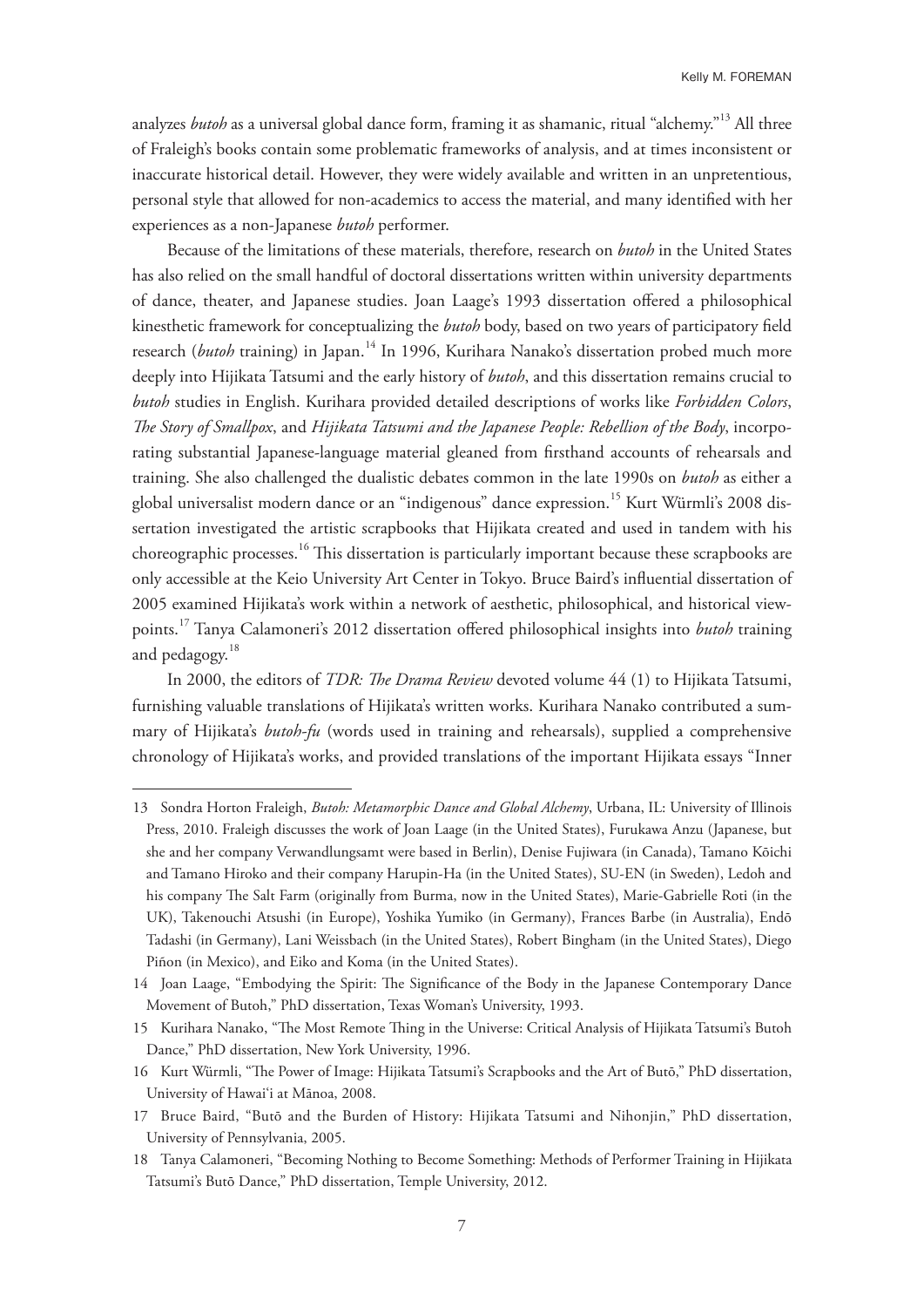Material/Material," "To Prison," "Plucking Off the Darkness of the Flesh," "From Being Jealous of a Dog's Vein," "On Material II Fautrier," "Wind Daruma," and "Fragments of Glass: A Conversation Between Hijikata Tatsumi and Suzuki Tadashi." Much like the earlier issue of *TDR*, inclusion of these translations positioned them within the broader felds of American theater and performance studies to reach an academic readership beyond Japanese performing arts specialists.

Bruce Baird then expanded his dissertation and published *Hijikata Tatsumi and Butoh: Dancing in a Pool of Gray Grits* (2012). Baird worked closely with the Keio University Hijikata Tatsumi research archive, the sole repository of artifacts connected to Hijikata Tatsumi, including flms, performance programs, journal-notebooks, posters, costumes, and so on. Refecting on the two decades of discourse on Hijikata and providing evidence from archival materials and contemporaneous documents, Baird feshed out and deconstructed what has at times been overly simplistic interpretations of Hijikata's works.<sup>19</sup> Baird meticulously described and contextualized Hijikata's well-known works such as *Forbidden Colors*, analyzing two separate performances of this work, *Mid-Afternoon Secret Ceremony of a Hermaphrodite: Tree Chapters*, *Tree Phases of Leda*, *Masseur*, Rose-Colored Dance, *Hijikata Tatsumi and Japanese People: Rebellion of the Body*, and *The Story of Smallpox*, but also discussed lesser known works such as *Dark Body*, *Seed*, *Instructional Illustrations for the Study of Divine Favor in Sexual Love: Tomato*, and *Metemotionalphysics*. He included highly detailed biographical material on Hijikata's life, the social and artistic contexts for Hijikata's works, quotes from audience members and critics who attended his performances, and valuable discussion of Hijikata's memoir *Ailing Terpsichore* (*Yameru Maihime*), analyzing it as a parallel artwork.

In 2016, dance scholar Rosemary Candelario published *Flowers Cracking Concrete: Eiko & Koma's Asian/American Choreographies.*20 Eiko and Koma danced with Hijikata's company for a short time, studied with Ōno Kazuo, and then moved to the United States in the mid-1970s. Candelario's monograph flled a crucial gap in the inclusion of Eiko and Koma's contributions to *butoh*-like performance in the United States, clarifying their relationships to, and diversions from, *butoh*. In 2019, Candelario and Baird then collaborated and published the *Routledge Companion to Butoh Performance*, the single most comprehensive American academic source on *butoh* to date, filling gaps in the extant research on *butoh*, offering new insight and interpretations, challenging long-held assumptions, and expanding analysis of *butoh* to a global framework.<sup>21</sup> The 558-page tome contains fifty-seven chapters written by *butoh* scholars and practitioners internationally. The book is organized in six large sections. Section 1, "Butoh Instigators and Interlocutors," chronicles the foundations of *butoh*; particularly notable is Arimitsu Michio's chapter (chapter 2) because it proposes a compelling theory of blackness and the possible infuences of Katherine Dunham and the African disapora on Hijikata. Section 2, "The Second Generation," discusses the processes in between the founders' *butoh* and the many dancers of Hijikata's who branched of to form their own expressions and, in the case of Sankai Juku, connected *butoh* outside of Japan. Section 3,

<sup>19</sup> *Hijikata Tatsumi and Butoh* also contains several rare photos of Hijikata's performances, useful for those unable to journey to the Hijikata Tatsumi Archive.

<sup>20</sup> Rosemary Candelario, *Flowers Cracking Concrete: Eiko & Koma's Asian/American Choreographies*, Middletown, CT: Wesleyan University Press, 2016.

<sup>21</sup> Bruce Baird and Rosemary Candelario, eds., *Te Routledge Companion to Butoh Performance*, New York: Routledge, 2019.